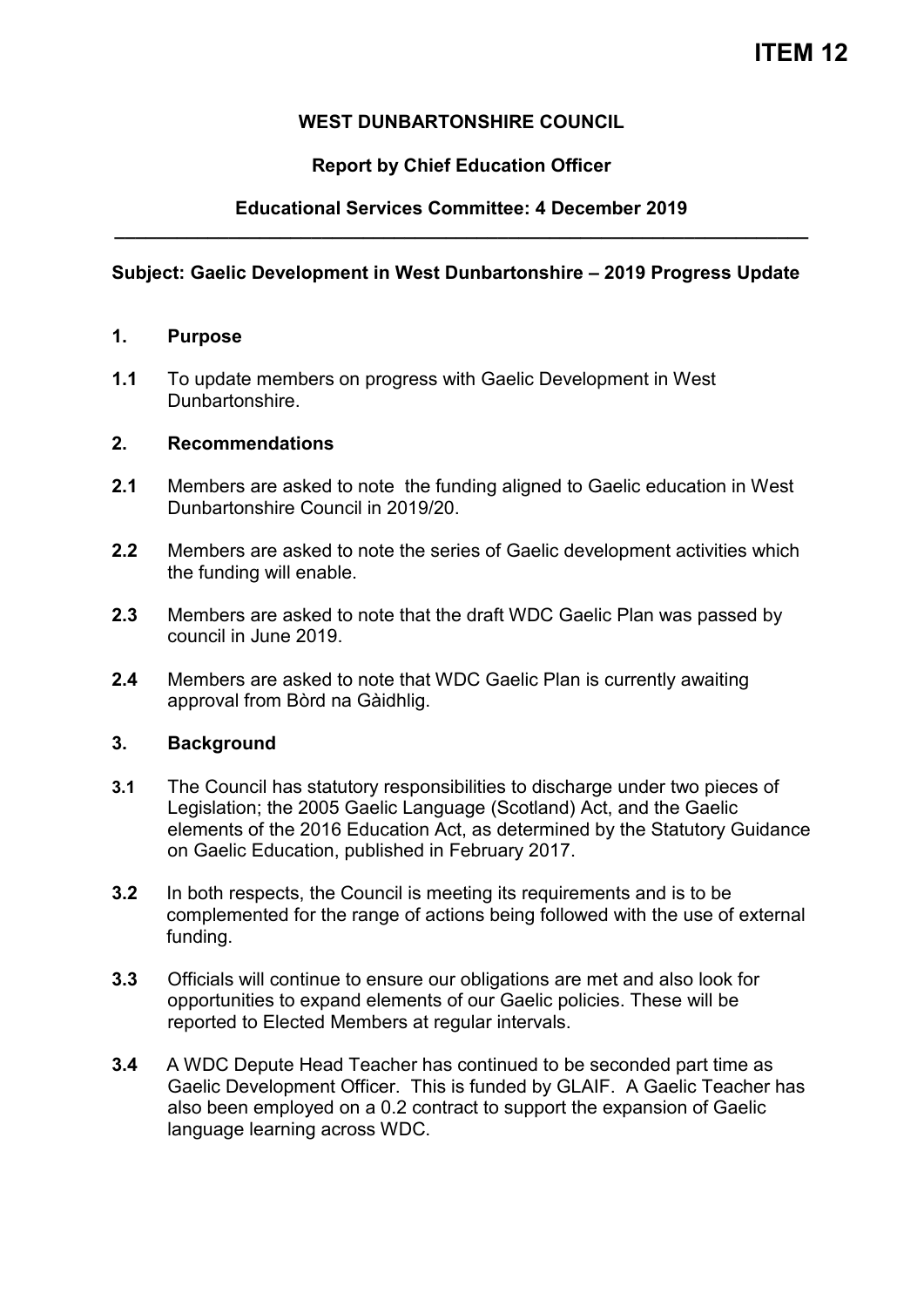**3.5** The seconded Gaelic Development Officer will continue to undertake specific tasks and will work alongside Education Officers and colleagues in Libraries to promote Gaelic language.

### **4. Main Issues**

- **4.1** Members are aware that 18 pupils resident in West Dunbartonshire currently receive Gaelic Medium Education at the Glasgow Gaelic School. The pupils are educated at Glasgow Gaelic School as a result of placing requests and their transport is funded.
- **4.2** West Dunbartonshire Council like all Councils is required to meet its responsibilities in the 2005 Gaelic Language Act, and the statutory Gaelic elements of the Education (Scotland) Act 2016.
- **4.3** West Dunbartonshire Council has continued to support Gaelic Language teaching in Edinbarnet Primary and extended this to support Gaelic language teaching in Gavinburn Primary. Costs provided 0.5FTE teacher post.
- **4.4** West Dunbartonshire Council currently has two primary schools, Edinbarnet Primary and Gavinburn Primary delivering Gaelic as part of the Languages 1+2 strategy. This session we have one teacher from Braehead Primary School attending Gaelic Language in Primary Schools (GLPS) training.
- **4.5** All teachers who have completed GLPS training have the opportunity to undertake further professional development in Gaelic. A partnership with e-Sgoil started in 2017 providing Gaelic tuition to Council employees. 22 education employees signed up for Gaelic language online learning in 2018-2019.

This year we have expanded the CLPL opportunity in order to ensure progression for the 22 employees and to offer another complete beginners class.

One teacher is continuing the An Cùrsa Inntrigidh (Distance Learning) in partnership with Sabhal Mòr Ostaig, Scotland's Gaelic College which is part of the University of the Highlands and Islands. Members are asked to note that this is part funded by the Gaelic Specific Grant.

- **4.6** West Dunbartonshire Council is continuing to provide Gaelic family learning homework clubs in Edinbarnet and Gavinburn Primaries. This is being delivered by WDC teachers who have been GLPS trained. Peant agus Patter, a Gaelic family learning opportunity began in January 2019. This has been very successful. The arts and crafts family class meet every Saturday morning in St. Peter the Apostle High School.
- **4.7** Twenty two senior phase students gained their Saltire Award through languages in 2019. Pupils gain work experience in Primary schools and Early Learning and Childcare Centres in partnership with Glasgow City Council. Students assist in delivering languages (Gaelic and Mandarin) in primary school and early years' establishments. Members are asked to note a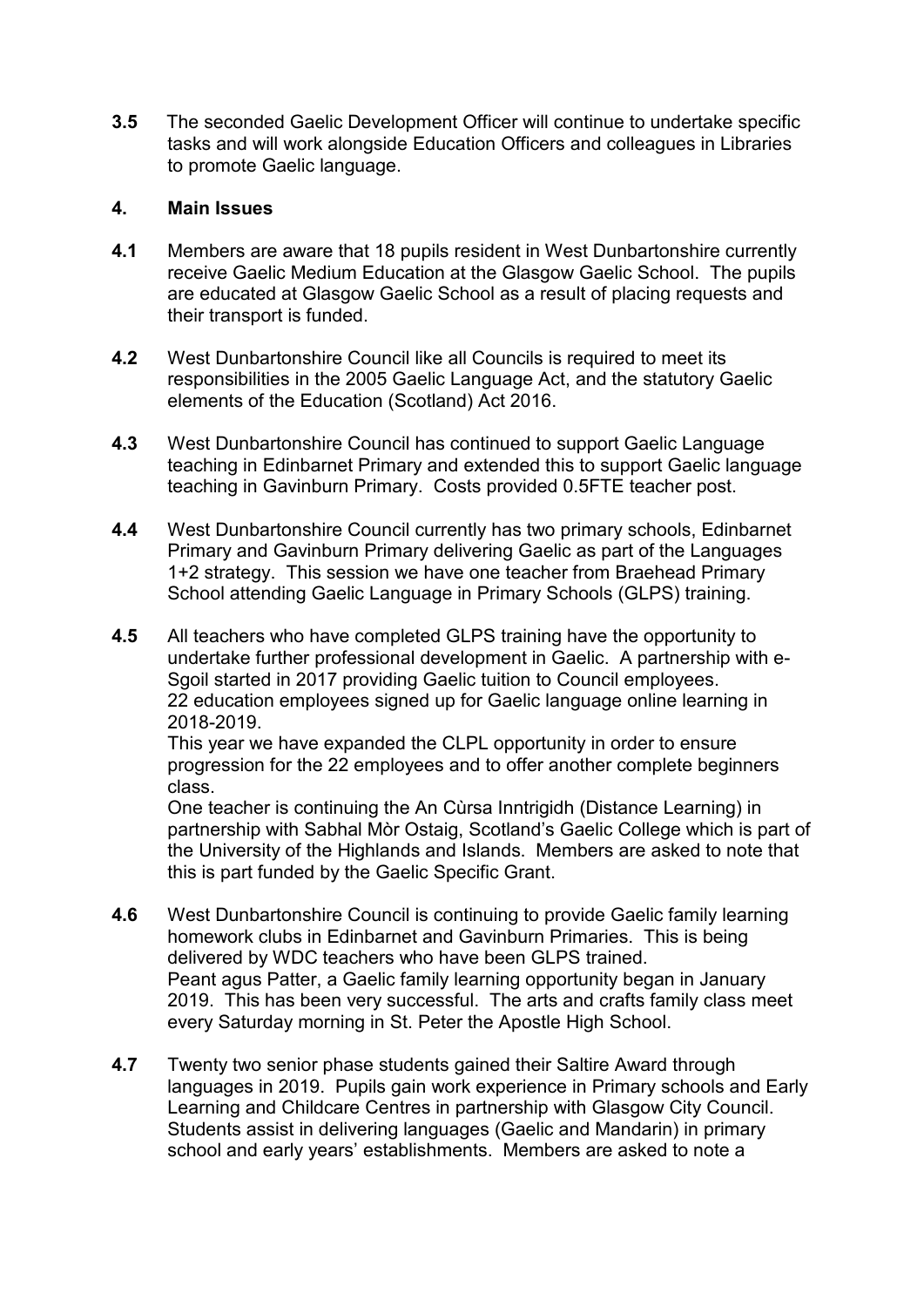significant rise in student numbers from eight in the previous academic year. This year, pupils will also gain an SQA Award in Volunteering as part of the course**.** 

- **4.8** Members should note that Stòrlann Scotland's National organisation charged with co-ordinating the production and distribution of Gaelic educational resources throughout Scotland – provided new Gaelic secondary Language books for our Saltire course free of charge.
- **4.9** Gaelic Bookbug continues weekly in Dalmuir Library. One member of the Council's Cultural Team is learning Gaelic in order to deliver Gaelic Bookbug. Following on from the continued success of the Gaelic Bookbug, a weekly summer session was offered and well attended. Members are asked to note that in January 2019, further Gaelic provision was offered in WDC by introducing Pàrant is Pàiste - a 0-5 years arts/crafts/song/ play and storytelling free parent and child session which is part funded by Gaelic Specific Grant and GLAIF.
- **4.10** West Dunbartonshire Council continues to provide additional support to Fèis Dhùn Bhreatainn an Iar. Regular correspondence and visits between WDC's Gaelic Development Officer and the Fèis has continued. Members are asked to note that funding from GLAIF 2019-2020 has been secured to enable two of WDC's Fèis Dhùn Bhreatainn an Iar voluntary tutors to attend Ceòlas in South Uist - a Gaelic language and music cultural weeklong event in July 2020.

GLAIF Funding has also been secured to enable Adult Learners to undertake Gaelic Language learners SQA in 2020.

- **4.11** Gaelic language promotion featured in Là na Gàidhlig/Gaelic Day at Gavinburn Primary School in May 2019. Members are asked to note that this was a successful collaboration between WDC and many Gaelic agencies, including: Bòrd na Gàidhlig, Stòrlann (Scotland's National Education Resource Provider), Pàrant is Pàiste, Peant agus Patter, Gaelic Bookbug, Gavinburn Primary School's Gaelic Choir, Fèis Dhùn Bhreatinn an Iar and Mòd Ghlaschu 2019. The success of Là na Gàidhlig/Gaelic Day will become an annual event to showcase Gaelic language in West Dunbartonshire.
- **4.12** The authority webpage for Gaelic has been updated and we will look to build a Gaelic public webpage.
- **4.13** WDC's Gaelic Development Officer is in planning stages to continue Gaelic Language and cultural promotion through Social Media channels, including: Twitter, Facebook and WDC's Inter/Intranet pages.
- **4.14** Members are asked to note that new Gaelic signage in accordance with WDC's National Gaelic Language Plan 2019-2024, have been erected at Council Offices, Church Street and plans are in place for dual-signage at any new educational builds, such as Levenvale Early Learning and Childcare Centre.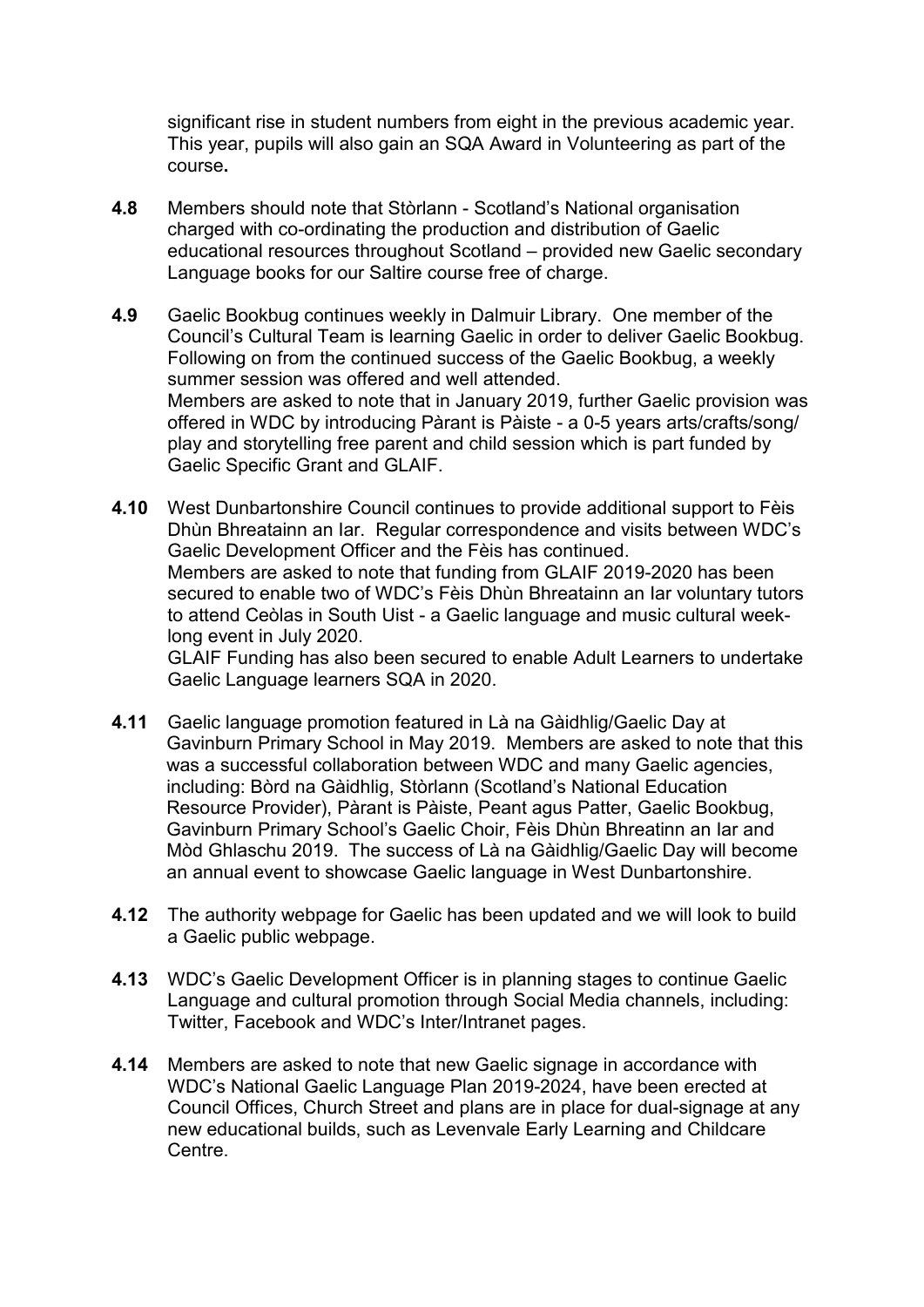**4.15** Members should note that WDC's Gaelic Development Plan 2019-2024 was passed by Council in June 2019 and has been submitted for approval by Bòrd na Gàìdhlig.

## **5. People Implications**

**5.1** The seconded post includes appropriate backfill arrangements for the school.

## **6. Financial and Procurement Implications**

- **6.1** Any costs associated with the Gaelic activities will be covered by the GLAIF award of from Bòrd na Gàidhlig, the Gaelic Specific Fund, the Early Years Grant (Bòrd na Gàidhlig and Scottish Government) and WDC contributions. This is budgeted within Education Development and will not create any overspend.
- **6.2** Members are asked to note Appendix I.

## **7. Risk Analysis**

**7.1** West Dunbartonshire Council is required to meet its statutory responsibilities and the plans place us in a better position to do this.

### **8. Equalities Impact Assessment (EIA)**

**8.1** An Equalities Impact Assessment Screening (EIA) has been carried out with no specific issues in terms of protected characteristics having been identified.

### **9. Consultation**

- **9.1** Legal Services and the Section 95 Officer have been consulted in relation to the content of this report.
- **9.2** Scottish Government and Bòrd Na Gàidhlig have been consulted and are supportive of these proposals.

### **10. Strategic Assessment**

- **10.1** These proposals will place the Council in a position to be able to discharge its statutory responsibilities.
- **10.2** The proposal supports the Council's strategic priority to improve life chances for children and protect the welfare of vulnerable families.